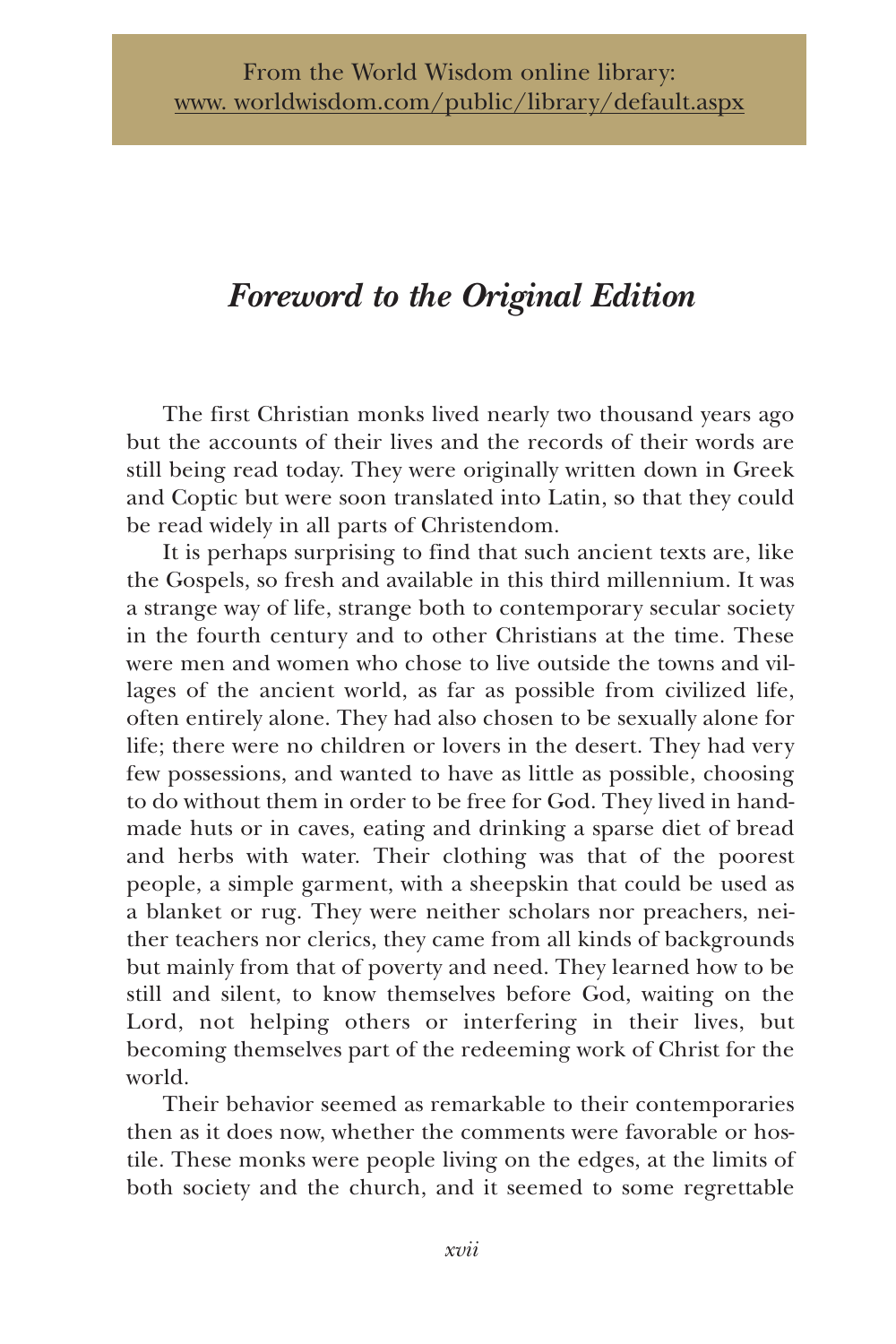## *In the Heart of the Desert, Revised*

that as well as living without comfort and wealth, they had abandoned the duties and delights of ordered society to live apart from the treasures of a cultivated world, with no concern for education, literature, and the arts of the civilized man, with no involvement in corporate liturgical prayer, and no responsibility for the service of others in either the state or the church. On the other hand, many recognized in their lives a continuation of the eschatological attitudes of the early church, where Christians were aware of themselves as living in the last days, with no concern for the future on earth, eagerly awaiting the consummation of all things and therefore celibate and without children because the Child had been born and the orientation of the whole of life had changed. Many regarded the monks as heroes, seeing them as the successors of the martyrs, as those who followed most closely after the Savior. For these reasons, especially after the peace of the church under the Emperor Constantine, they attracted many tourists as well as serious seekers after God. Both of these approaches say more about contemporary society than about the monks.

Many read about or heard about this way of life and wanted to learn from it. They came to Egypt and to Palestine, and though many were moved and helped by the silence and solitude they found there, many of the assumptions and hopes of less perceptive contemporaries were contradicted by the actual approach to life of the monks and this could cause bewilderment and disappointment, until they realized what was at stake. Archbishop Theophilus of blessed memory once came with a certain judge to see Arsenius. The archbishop questioned Arsenius, wanting to hear some wisdom from him. For a while the hermit was silent, and then he replied, "If I tell you something, will you do it?" They promised that they would do it. So he said to them: "Wherever you hear Arsenius is, do not go there." Another time the archbishop wanted to see him, and sent a message first to ask if he would open the door to him. He sent a message back saying: "If you come here, I will open the door to you. But if I have opened the door to you, I must open it to all, and then I shall no longer be able to live here." When he heard this, the archbishop said: "Since my visit upsets him, I will not go to see to the holy man again" (Arsenius 7).

The visitors to the desert wanted to help the monks and their instinctive action was to offer them presents which would alleviate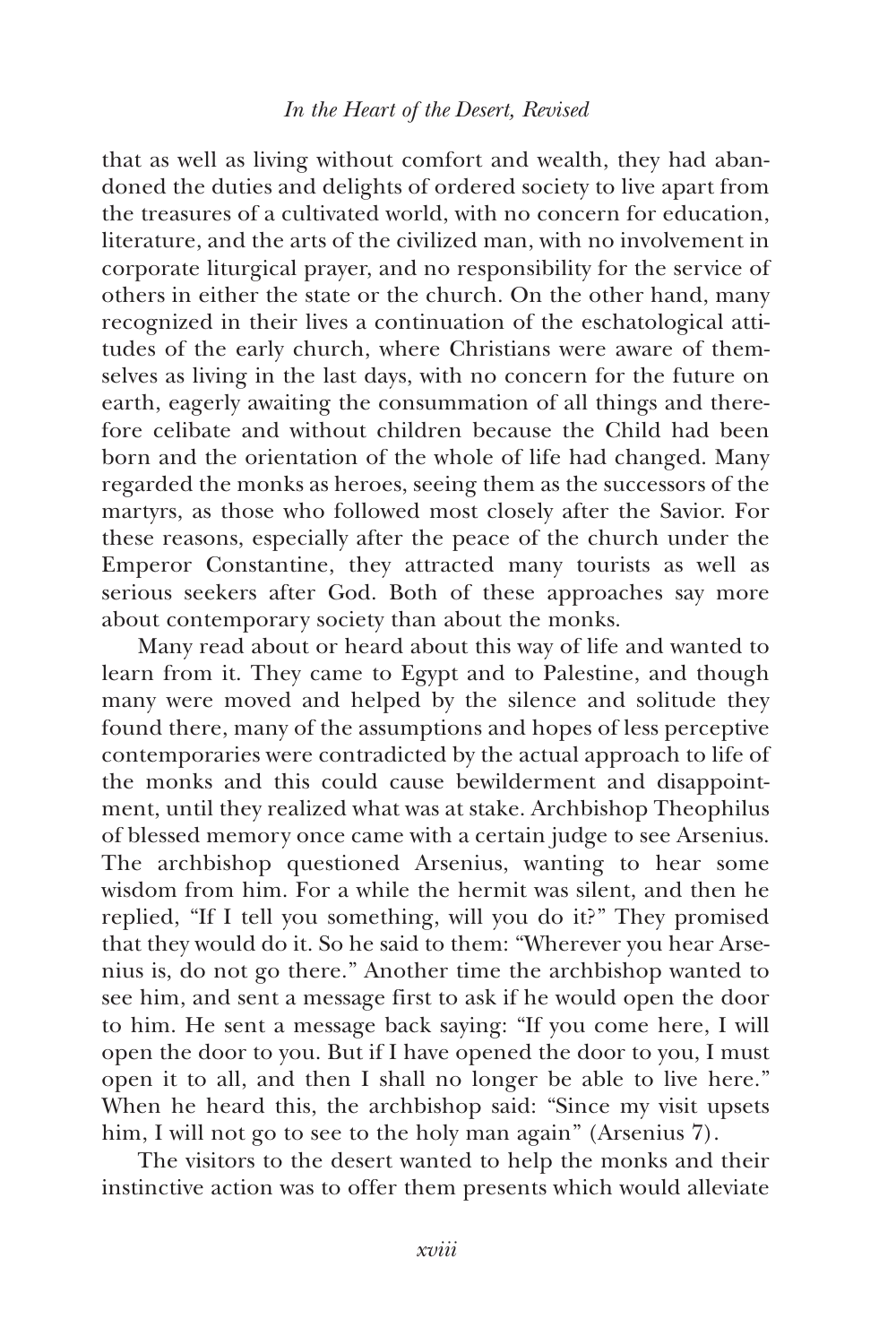the severity of their life; but for the monks gifts were most unwelcome, being destructive of their choice of austerity and non-possession and again and again they refused what was offered. But the far more subtle assumption that they were there to give advice and counsel was for them a more dangerous trap which could have destroyed their whole way of life, making them not only no longer solitary and unknown but proud of themselves, the last temptation. They refused gifts, they abstained from either giving advice or working miracles, yet still people read about them and wanted to visit them. What continued to attract the attention of their contemporaries more than anything else was the sincerity of their lifestyle. They were genuinely doing what they claimed mattered to them. It is this strand of total self-commitment in practice to what is most deeply believed which accounts for their continued attraction through the centuries. They avoided teaching others, living their lives in the conviction that the only director of souls is God Himself.

Many of the sayings of the Desert Fathers and Mothers are unfinished, partial records of what was said, and all were subject to change. The later sources in Palestine laid greater stress, for instance, on giving teaching and advice; the monks who lived in communities spoke more about fraternal love within a group; the monks of the cities were more involved in works of charity, in learning and in corporate liturgical prayer. But the basic theme of implementing Christian baptism by total self-commitment for life in these hidden ways is found in them all and established a continuing tradition of solitary hermit life as well as creating the great monastic communities of East and West. In addition to the widespread monastic interest in this material from the desert, these sayings of the Desert Fathers and Mothers continue to give spiritual nourishment far beyond the cloister. They are a source which provides a foundation for praying and living, which is not limited by theological or national disputes and is not for a special kind of people, but for all.

In this volume, in addition to presenting the way of life and the chief concerns of the monks themselves (silence, humility, tears, the demons, charity and solitude), Dr. Chryssavgis has taken subjects of concern to contemporaries, such as ecology, gender and sexuality, and provided access to those sections of the ancient texts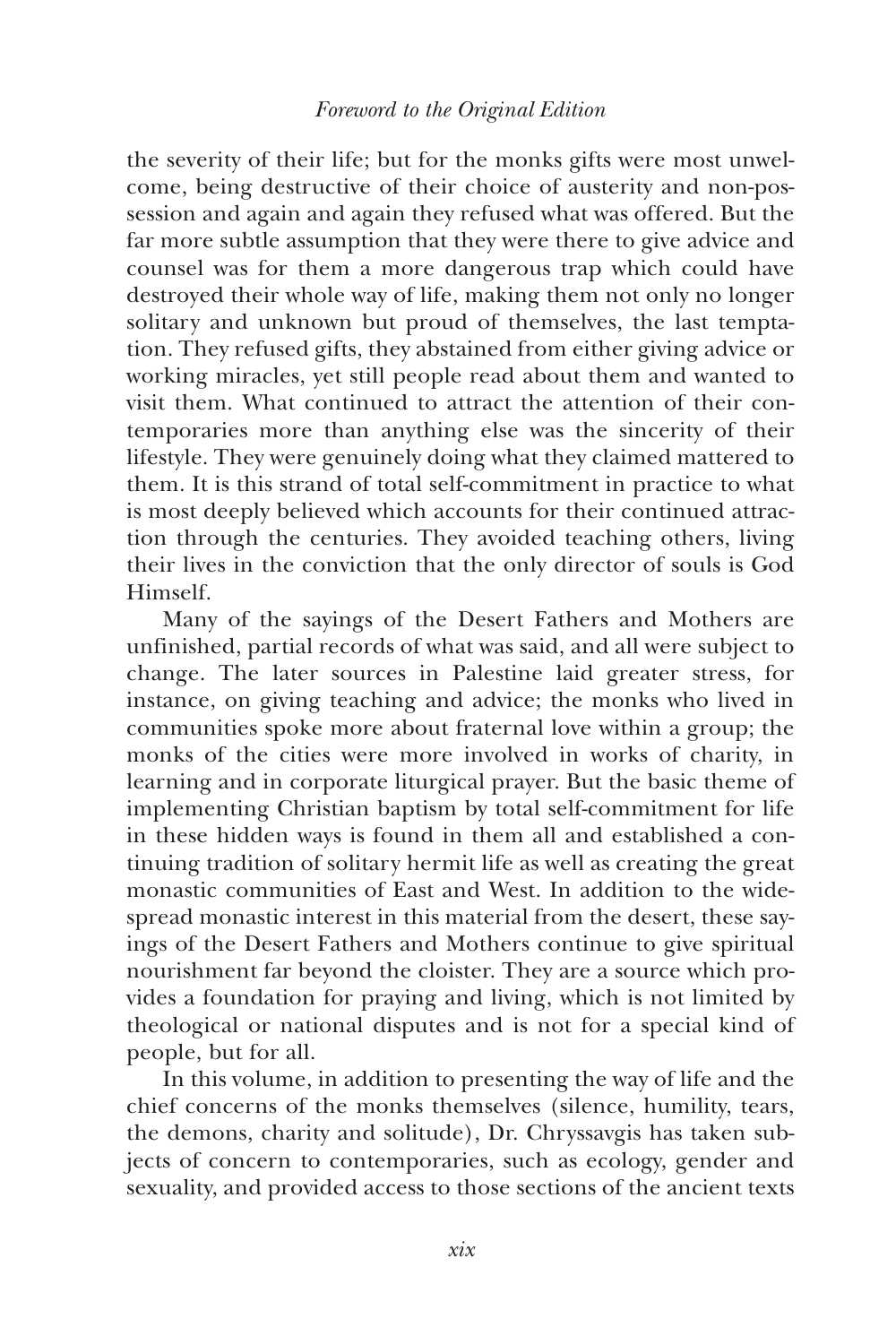#### *In the Heart of the Desert, Revised*

which will be of relevance for modern readers. Drawing on his deep knowledge of the area, he has chosen to present them in a way which shows his spiritual and pastoral concern, using the first person plural to involve the reader throughout. This book provides an accessible introduction to the sources themselves, with copious translations, a map, a time-line and bibliography. It also includes a translation into English of some material (The *Reflections* of Abba Zosimas), which has not been translated before.

This is material which has in it an air of eternity. As a later writer in this tradition put it:

God is the life of all free beings. He is the salvation of all, of believers or unbelievers, of the just or the unjust, of the pious or the impious, of those freed from passions or those caught up in them, of monks or those living in the world, of the educated or the illiterate, of the healthy or the sick, of the young or of the very old. He is like the outpouring of the light, the glimpses of the sun, or the changes of the weather, which are the same for everyone without exception.

For almost two millennia these simple texts have continued to inspire people to follow the way of total commitment to God and this has often resulted in a life-style built on the same base as that of the lives of the Desert Fathers and Mothers, with realistic changes in detail caused by climate and education, as well as social and economic situation. Elsewhere these texts have been used by all sorts of people, from princes to paupers, for help towards their lives of prayer within society. As well as such strengthening of prayer for everyone, they have become part of the perennial search of humankind for beauty, by inspiring works of poetry, drama, music, opera and art. It is this perhaps that makes them so universally attractive and available today. What matters about them, in the long perspective of prayer, is not the details of their way of life but the fact that each day they lived out what they believed, convinced that "God was in Christ redeeming the world to Himself" and that no more was needed for salvation than the readiness to receive that truth. They are therefore still an encouragement and assurance for all in the present day. As Antony the Great said:

Fear not goodness as something impossible nor the pursuit of it as something alien, set a great way off; it hangs only on our own